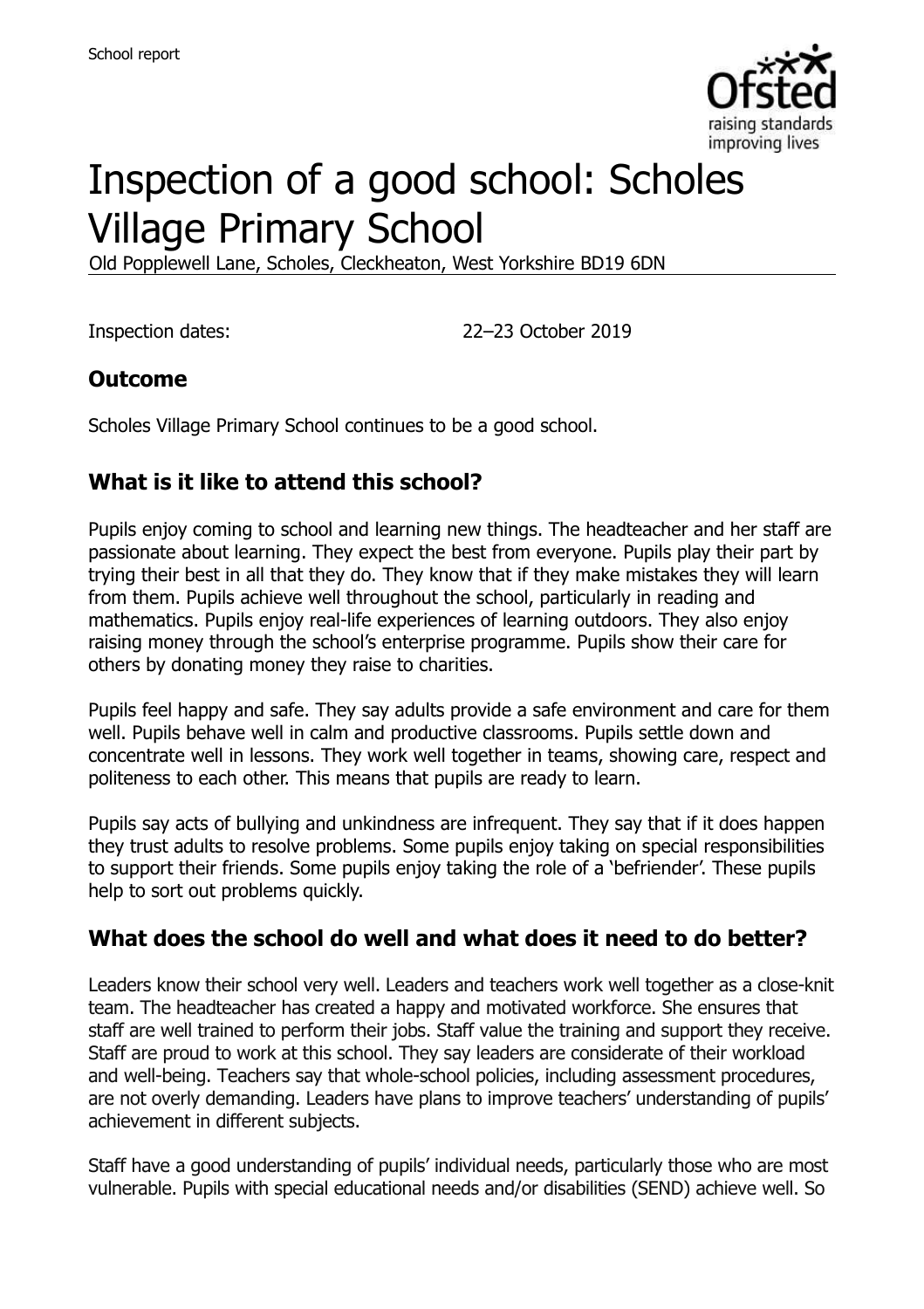

do disadvantaged pupils. This is because staff know, in detail, pupils' barriers to learning. Staff provide the right support to help pupils to achieve well across the curriculum. The most vulnerable pupils take part in all aspects of school life. They have high attendance in activities beyond the school day. Pupils relish the wide range of sporting and artistic opportunities on offer. Some pupils enjoy showcasing their talents at 'Scholes has got talent.'

Leaders' curriculum plans take into account the knowledge and skills that pupils need. In geography, history and science, plans detail the order in which pupils learn things. This helps pupils to build on what they know already. The plans for other subjects, such as music, art and design technology, are less developed. Leaders are aware that the quality of learning in these subjects needs to improve.

The teaching of early reading is effective. There is a well-planned programme for teaching phonics. This means that pupils get off to a good start in their reading. From the time they start school, children learn the sounds that letters make. They quickly learn how to use their phonic knowledge to help them to read and spell. Pupils read books that are matched to the sounds they know. Children enjoy listening and taking part in stories, poems and nursery rhymes.

Leaders have focused on improving mathematics since the previous inspection. Staff have worked with neighbouring schools as part of the 'stronger together partnership'. This joint work has transformed the teaching of mathematics. The teaching of mathematics is strong. Pupils learn basic skills well and have secure knowledge of mental arithmetic. All pupils gain a good understanding of different mathematical concepts. This includes pupils with SEND. Pupils achieved well in mathematics in 2019, particularly by the end of key stage 2.

Teachers regularly check pupils' understanding in lessons and in their books. Teachers ensure that pupils move on to new learning when they understand their work. Teachers' use of assessment in subjects such as science, art and music is at an early stage of development. Checks that teachers make on how well pupils learn are stronger in other curriculum areas.

Leaders have a good understanding of what they still need to improve. They recognise some parents would like more information about their children's learning and progress.

#### **Safeguarding**

The arrangements for safeguarding are effective.

Staff take their safeguarding duties seriously. They have a good understanding of their roles and responsibilities. Staff undertake regular training. This helps them to understand the risks pupils may face. Staff act swiftly to report concerns to leaders. Leaders make detailed and comprehensive records when they log concerns. Leaders take prompt action to provide pupils with the support they need.

Pupils learn how to keep themselves safe through lessons and assemblies. Visitors such as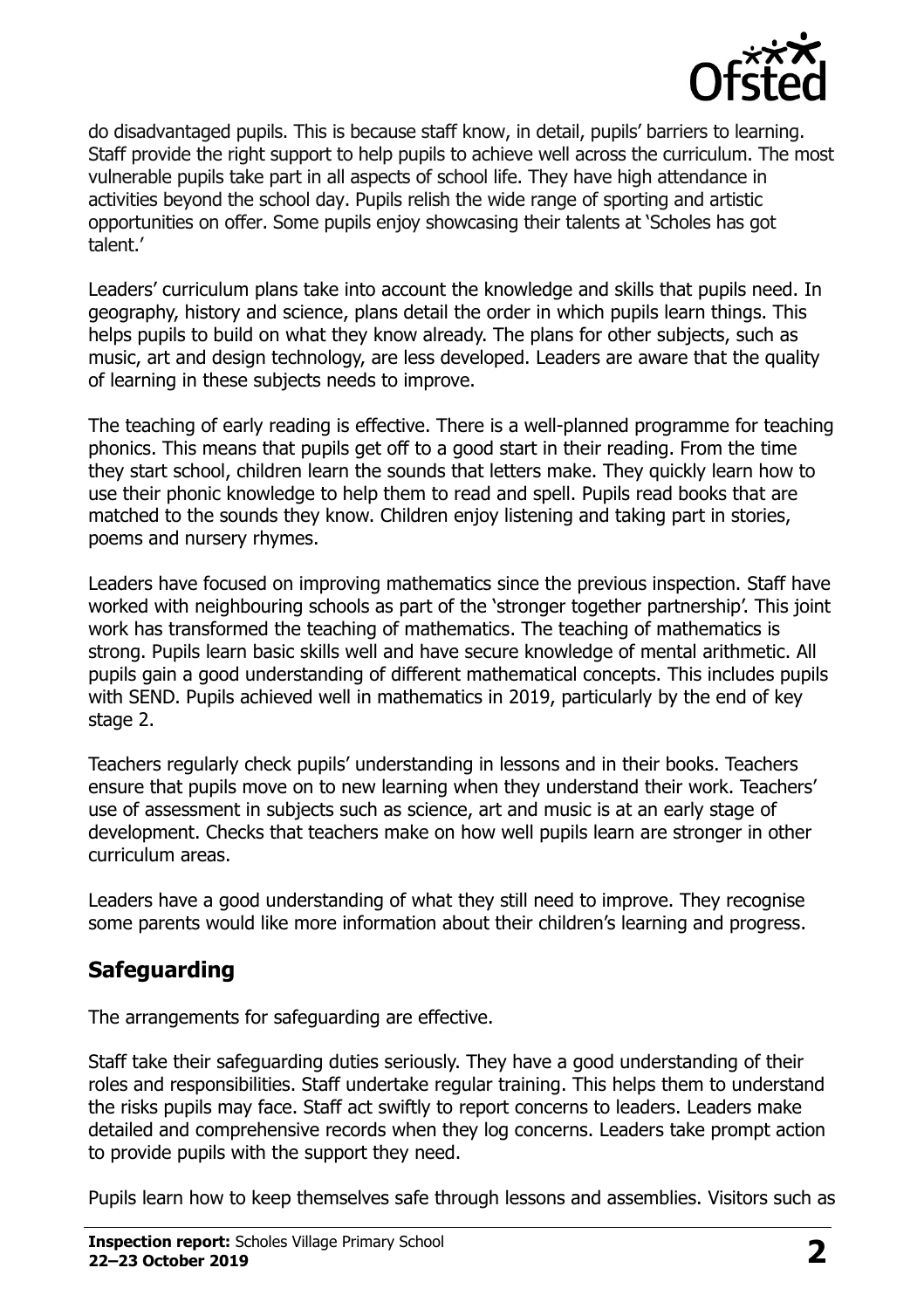

police officers or charity workers provide a range of safety advice. Pupils have a good understanding of how to keep themselves safe when working online.

## **What does the school need to do to improve?**

### **(Information for the school and appropriate authority)**

- Leaders should review the information they give to parents so that more parents feel well informed of their child's learning across the curriculum.
- Some subjects, such as art, design technology and music, are not as well planned as others. Leaders should develop curriculum planning so that pupils' knowledge and skills develop progressively in all curriculum subjects.
- Teachers do not use formative assessment effectively to check if pupils' achievements match their curriculum expectations in some subjects. In reading, writing and mathematics, teachers use summative assessment to measure pupils' achievements. In some subjects, including science, art and music, leaders should ensure that assessments help to better support teachers' and curriculum leaders' understanding of pupils' achievements. This should not add to teachers' workload.

#### **Background**

When we have judged a school to be good we will then normally go into the school about once every four years to confirm that the school remains good. This is called a section 8 inspection of a good school or non-exempt outstanding school. We do not give graded judgements on a section 8 inspection. However, if we find some evidence that the school could now be better than good or that standards may be declining, then the next inspection will be a section 5 inspection. Usually this is within one to two years of the date of the section 8 inspection. If we have serious concerns about safeguarding, behaviour or the quality of education, we will convert the section 8 inspection to a section 5 inspection immediately.

This is the first section 8 inspection since we judged Scholes Village Primary School to be good on 1 and 2 July 2015.

#### **How can I feed back my views?**

You can use [Ofsted Parent View](https://parentview.ofsted.gov.uk/) to give Ofsted your opinion on your child's school, or to find out what other parents and carers think. We use Ofsted Parent View information when deciding which schools to inspect, when to inspect them and as part of their inspection.

The Department for Education has further quidance on how to complain about a school.

If you are not happy with the inspection or the report, you can [complain to Ofsted.](https://www.gov.uk/complain-ofsted-report)

#### **Further information**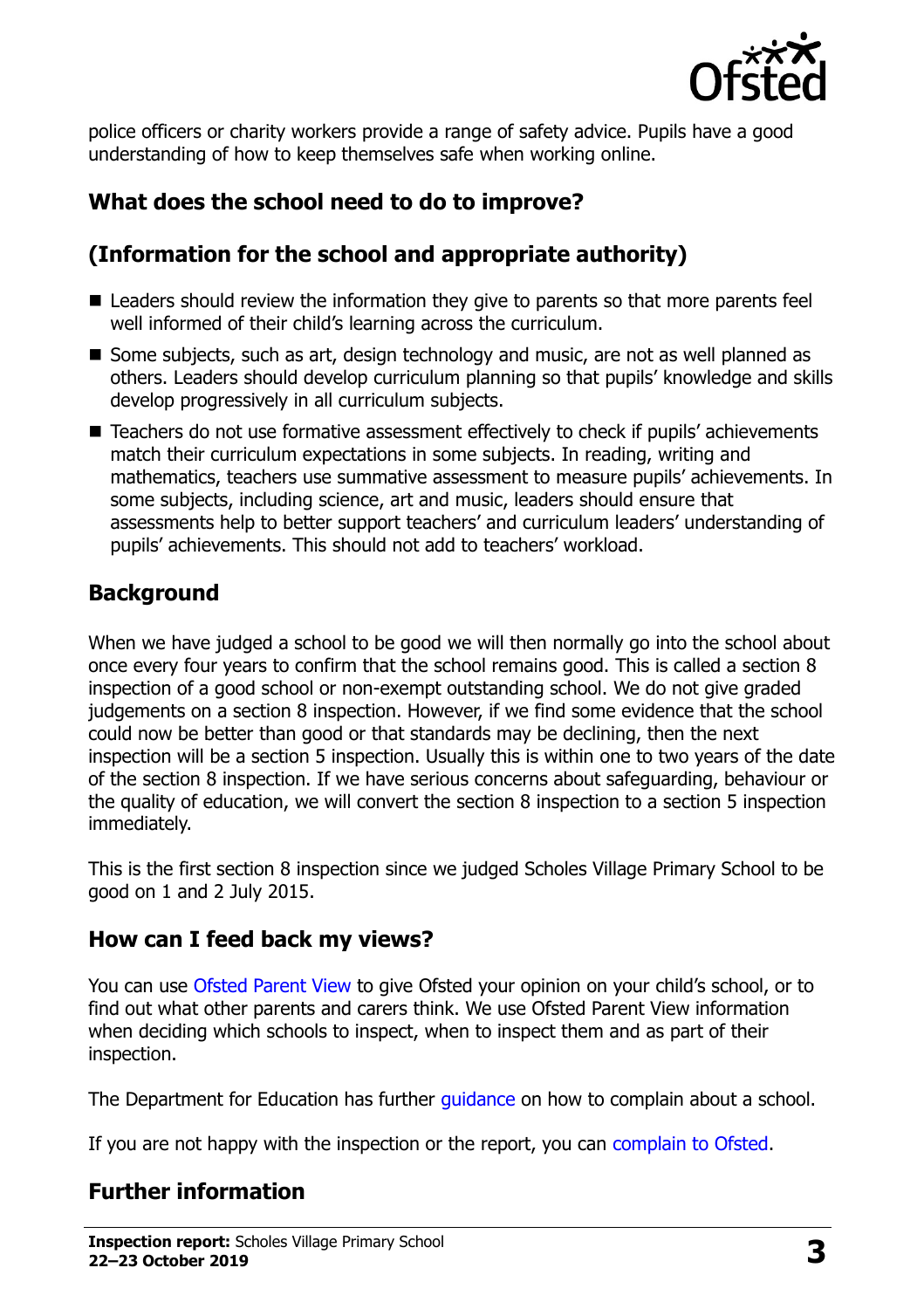

You can search for [published performance information](http://www.compare-school-performance.service.gov.uk/) about the school.

In the report, '[disadvantaged pupils](http://www.gov.uk/guidance/pupil-premium-information-for-schools-and-alternative-provision-settings)' refers to those pupils who attract government pupil premium funding: pupils claiming free school meals at any point in the last six years and pupils in care or who left care through adoption or another formal route.

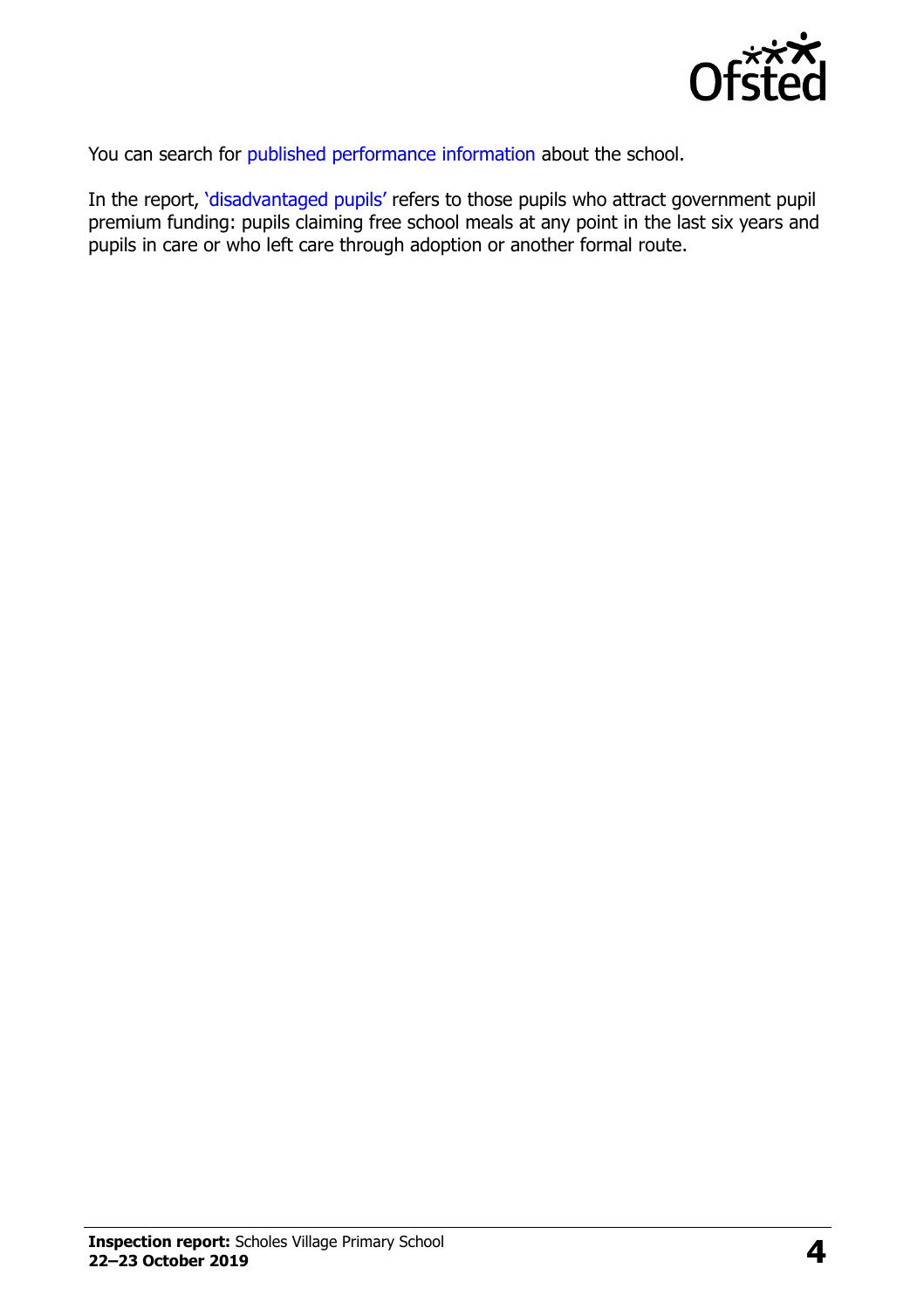

#### **School details**

| Unique reference number             | 107674                               |
|-------------------------------------|--------------------------------------|
| <b>Local authority</b>              | <b>Kirklees</b>                      |
| <b>Inspection number</b>            | 10088976                             |
| <b>Type of school</b>               | Primary                              |
| <b>School category</b>              | Community                            |
| Age range of pupils                 | 3 to 11                              |
| <b>Gender of pupils</b>             | Mixed                                |
| Number of pupils on the school roll | 233                                  |
| <b>Appropriate authority</b>        | The governing body                   |
| <b>Chair of governing body</b>      | <b>Colin Murray</b>                  |
| <b>Headteacher</b>                  | Samantha Marriott                    |
| Website                             | http://scholespri.kgfl.dbprimary.com |
| Date of previous inspection         | 1-2 July 2015                        |

#### **Information about this school**

- Scholes Village School is a smaller-than-average-sized primary school.
- The very large majority of pupils are of White British heritage.
- The proportion of pupils with SEND is in line with those seen nationally.
- The school operates a before-school club each day.

# **Information about this inspection**

- I met with the headteacher, assistant headteachers and the special educational needs coordinator (SENCo). A meeting was held with six members of the governing body. I also held a telephone conversation with a local authority representative.
- I reviewed the school's safeguarding arrangements. I looked at documentation, staff training and recruitment checks. I also considered how well adults in the school act on concerns about pupils' welfare.
- $\blacksquare$  I evaluated the quality of education by looking in detail at reading, mathematics and science. I completed a range of inspection activities to consider these subjects in depth, including meetings with curriculum leaders, lesson visits alongside curriculum and senior leaders, reviewing pupils' work in books and discussions with pupils about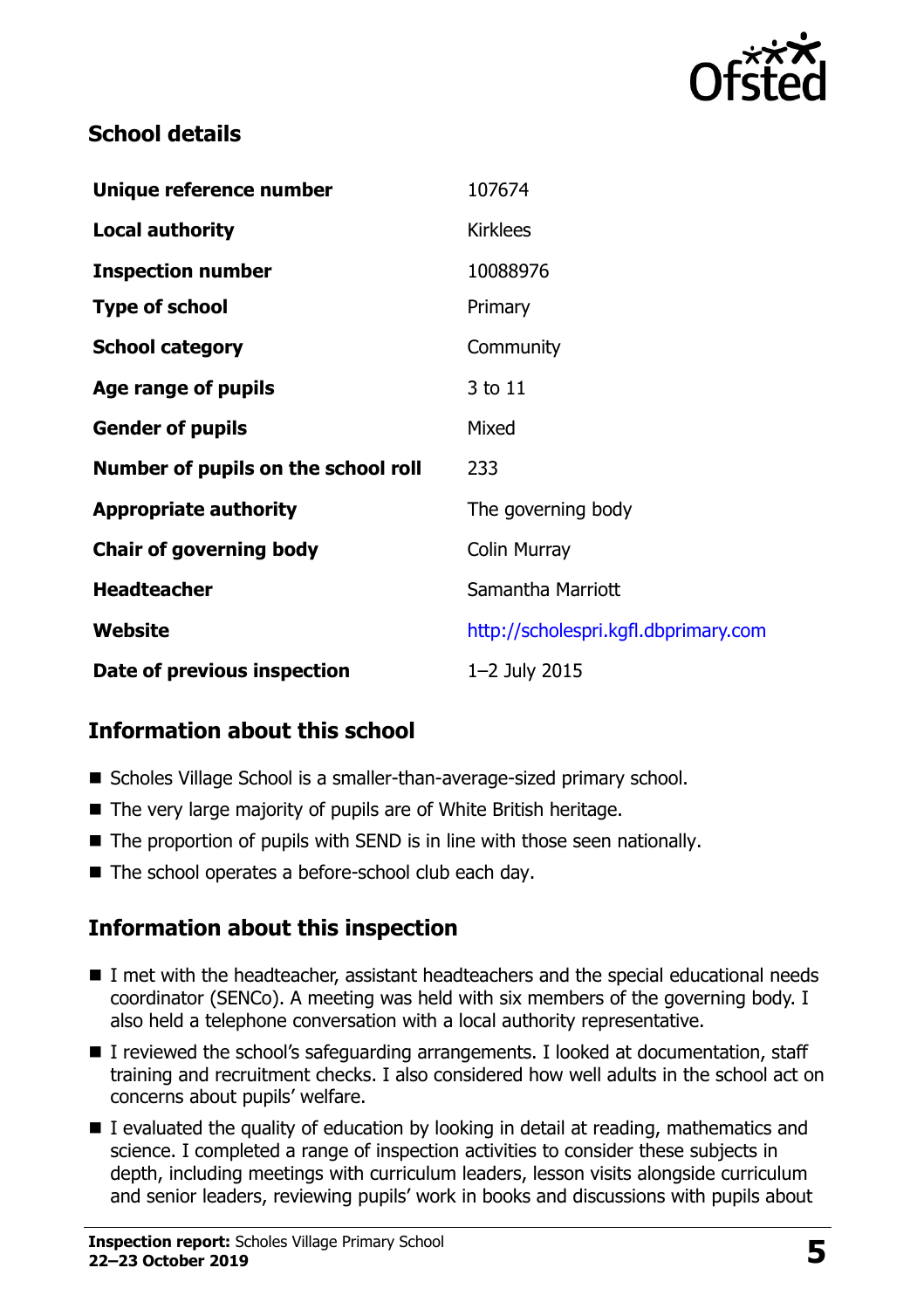

their learning.

- I took into account the views of 20 members of staff who responded to Ofsted's staff survey. I considered these alongside the views of teachers and support staff gathered during meetings.
- I considered the views of 40 responses to Ofsted Parent View and 20 additional freetext responses. I met with parents informally at the start of day one of the inspection.

#### **Inspection team**

Brian Stillings, lead inspector **Ofsted Inspector**